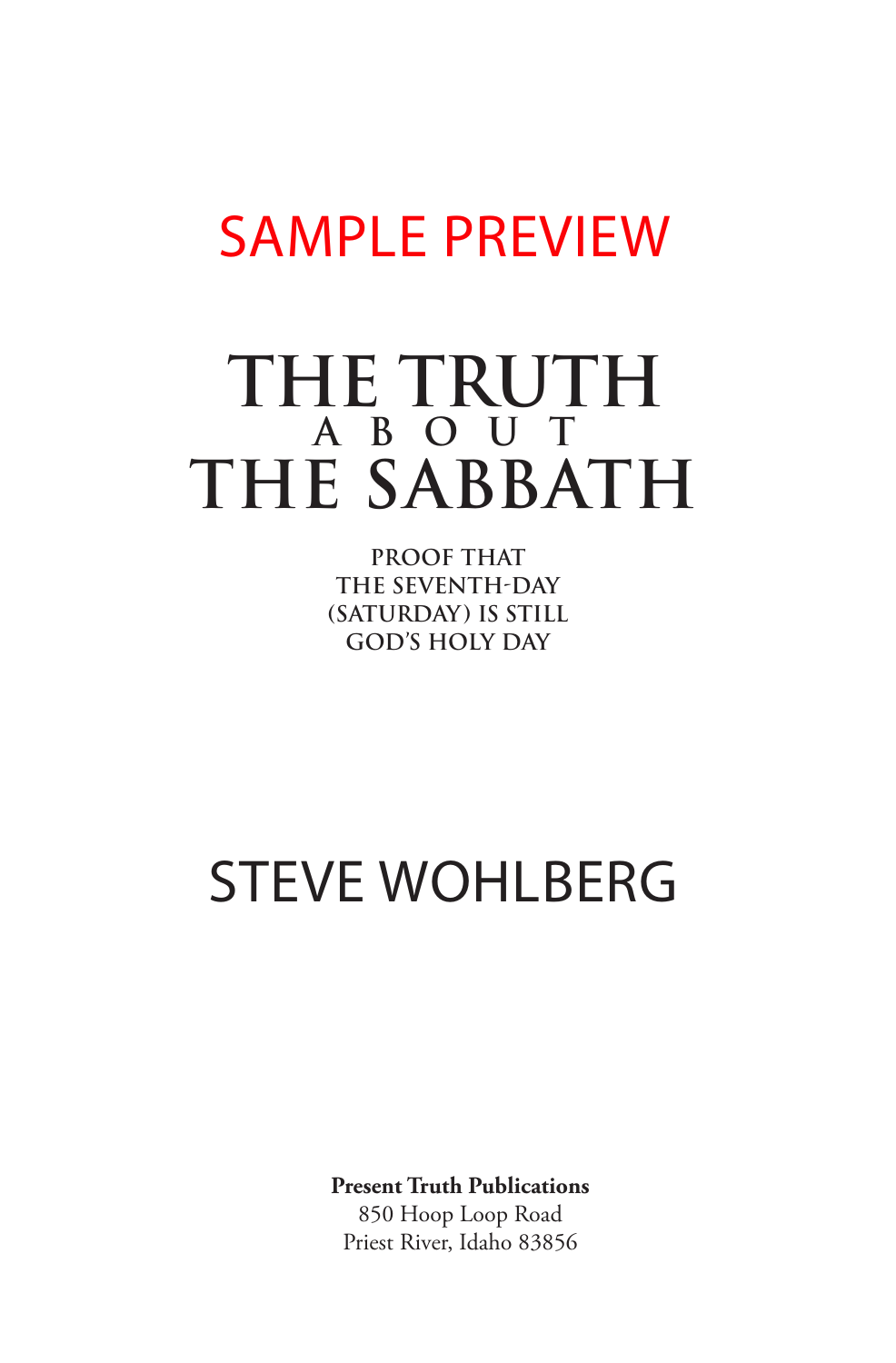Cover design by Jaime Galvez

Copyright © 2020 by Present Truth Publications Printed in the United States of America All Rights Reserved

Unless otherwise noted, Scripture quotations are from the King James Version.

Scripture quotations marked NKJV are from The New King James Version®. Copyright © 1982 by Thomas Nelson. Used by permission. All rights reserved.

Scripture quotations marked NIV are from THE HOLY BIBLE, NEW INTERNA-TIONAL VERSION®, NIV® Copyright © 1973, 1978, 1984, 2011 by Biblica, Inc.® Used by permission. All rights reserved worldwide.

February 2020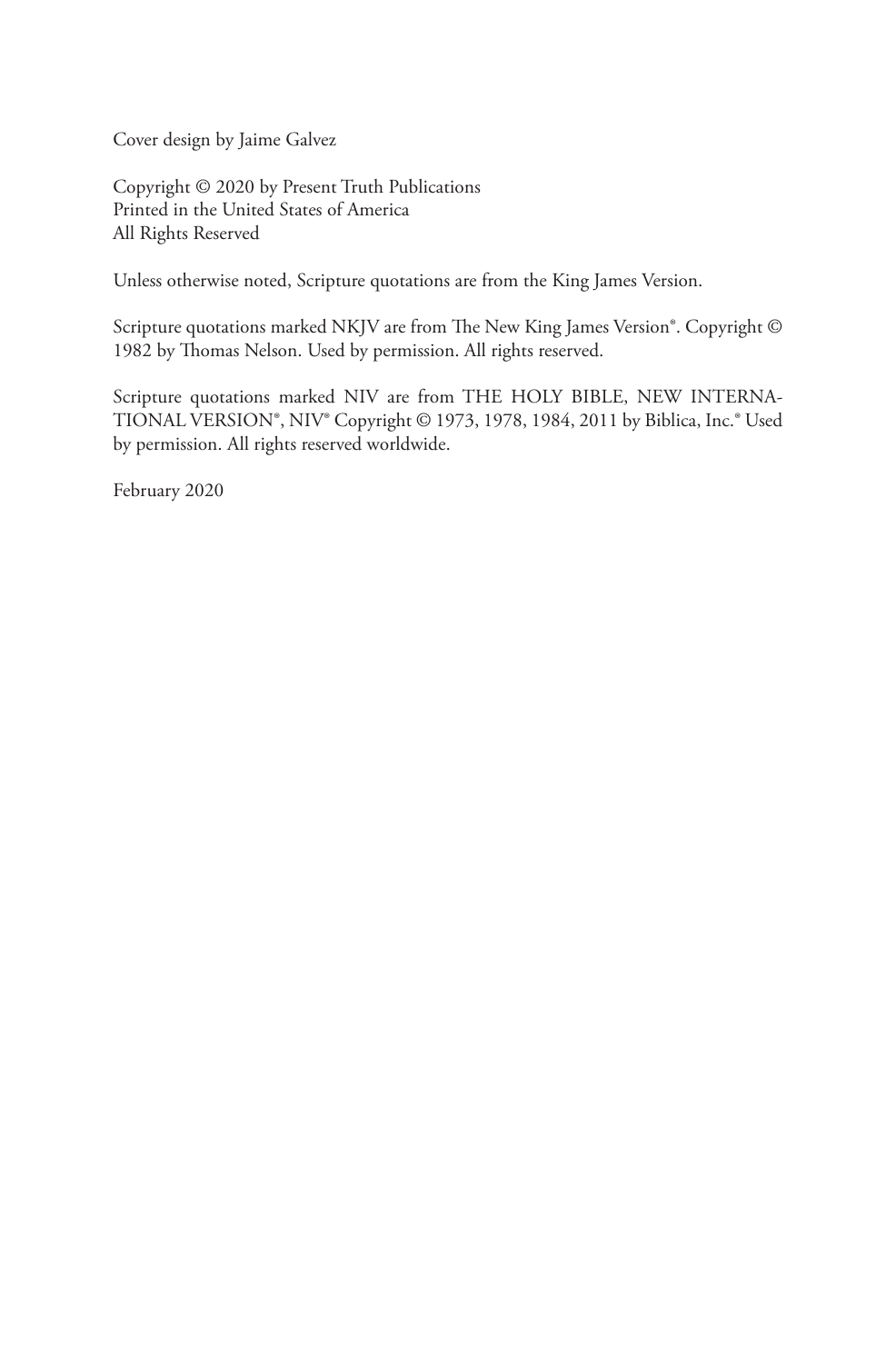#### **Introduction**

*Men occasionally stumble over the truth, but most of them pick themselves up and hurry off as if nothing had happened.*  –Winston Churchill (1874–1965)

Greetings in the name of Jesus Christ. I'm not sure how this booklet has reached your attention, but I believe it is providential that you have received a copy. Prepare yourself for an amazing journey, for the information within these pages is extremely eye-opening. The topic concerns what is perhaps *the most controversial issue* now facing the Christian Church.

My position is: We cannot trust the traditions of men, for they are often unsafe, nor in mere human opinions, for they often contradict each other. Instead, the real question is, what does the Holy Bible actually teach? Above all, what did Jesus Christ say? His pure teaching should be our final authority.

There is no doubt that true Christians exist within many denominations, both Sabbath-keeping and Sunday-keeping. It is not my intent to judge motives, or to decide destinies, but to candidly discover "What Says the Lord?" about this vital subject. For the record, I fully accept Paul's inspired teaching that, "For by grace you have been saved through faith, and that not of yourselves; it is the gift of God, not of works, lest anyone should boast" (Ephesians 2:8–9, NKJV). Yet in the very same book, Paul also declared, "Children, obey your parents in the Lord, for this is right: Honor your father and mother" (Ephesians 6:1–2). Here Paul quoted the fifth of the Ten Commandments (see Exodus 20:12) and urged Christian children to obey it. The focus of this booklet is the fourth commandment, which states, "Remember the Sabbath day, to keep it holy . . . the seventh day is the Sabbath of the Lord your God" (Exodus 20:8, 10, NKJV). The key question is: Should Christians obey this commandment, too?

In this unique and comprehensive work, I will prove from God's Word, buttressed by quotations from credible historical sources, that:

1. The seventh-day Sabbath falls on Saturday, while Sunday is "the first day of the week" (Matthew 28:1; Mark 16:1–2; etc.).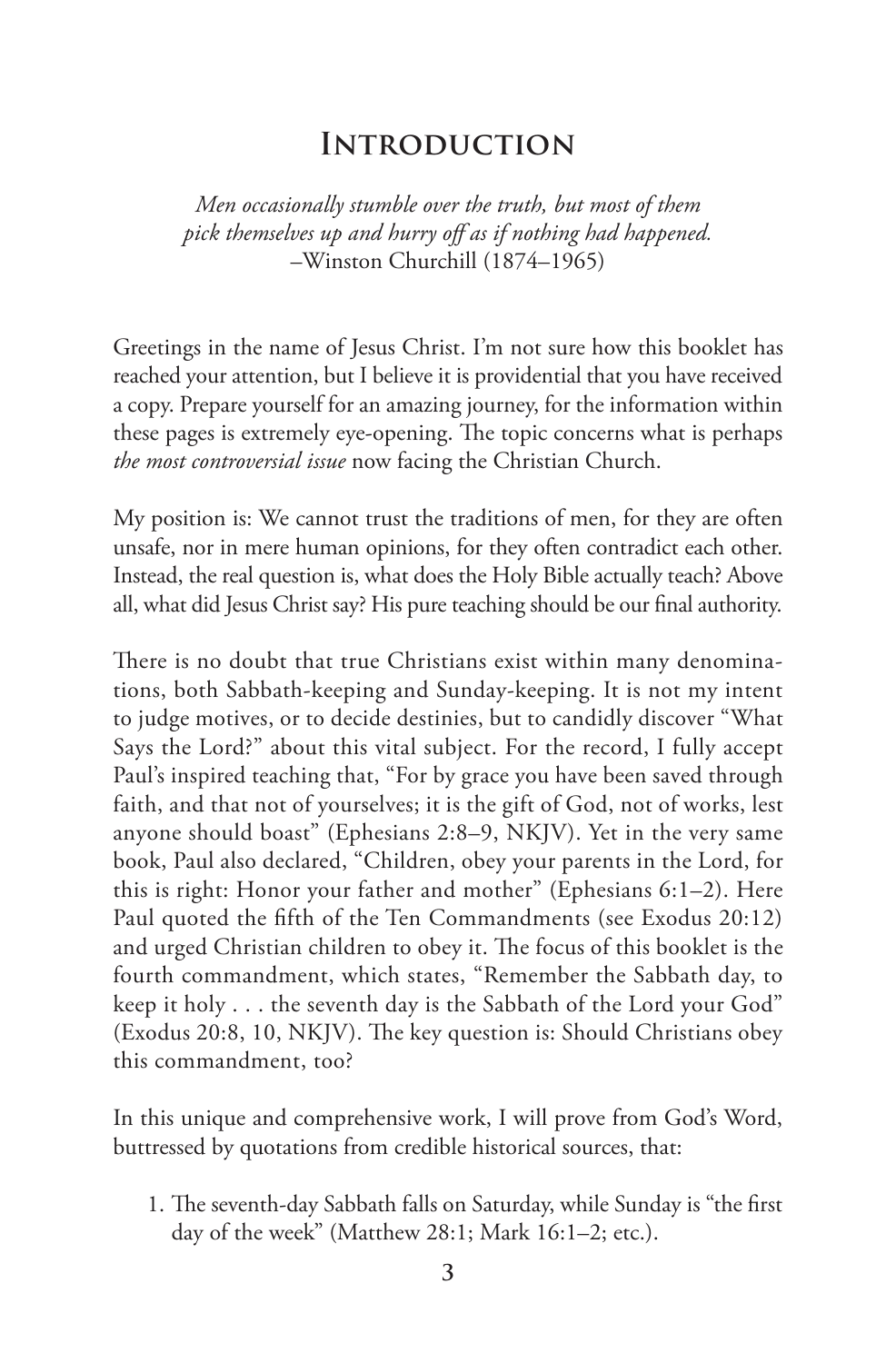#### **4 • The Truth About the Sabbath**

- 2. The Sabbath is *not* Jewish but belongs to God (Exodus 20:10).
- 3. Jesus Christ regularly kept the seventh-day Sabbath (Luke 4:16), taught much about it (Matthew 12:12; 24:20), and clearly stated that He is "Lord even of the Sabbath day" (Matthew 12:8).
- 4. In the gospels of Matthew, Mark, Luke, and John, our Savior never mentioned "the first day of the week" (Sunday) even one time. He taught nothing about it.
- 5. The New Testament is silent about Sunday being set aside in honor of our Lord's resurrection.
- 6. The Sabbath was sacredly observed by Christians *after Jesus died*  (Luke 23:54–56) and was kept in the book of Acts by both Jews and Gentiles (Acts 13:42–44; 16:13).
- 7. There is no biblical authorization for the change of the Bible Sabbath from Saturday to Sunday.
- 8. Bible prophecy and history both testify that the Roman Catholic Church changed the Sabbath from Saturday to Sunday (Daniel 7:25).
- 9. God made the Sabbath at the beginning of the world (Genesis 2:1–3), before any Jews existed, to be a blessing to all people. Most importantly, it is a special sign that Jesus Christ is the true Creator of heaven and earth (John 1:1–3, 10; Colossians 1:16; Exodus 20:11; Ezekiel 20:12).
- 10. Rediscovering the original Sabbath of Jesus Christ is part of Bible prophecy in the end times (closely compare Revelation 14:7 with Exodus 20:11).

Throughout history, there have been true Christians who have kept Sunday, yet the book of Daniel informs us that in "the time of the end . . . knowledge shall be increased" (Daniel 12:4). That time has surely arrived. Knowledge is increasing now. Welcome to *The Truth About the Sabbath.* I encourage you to read each section carefully and to follow the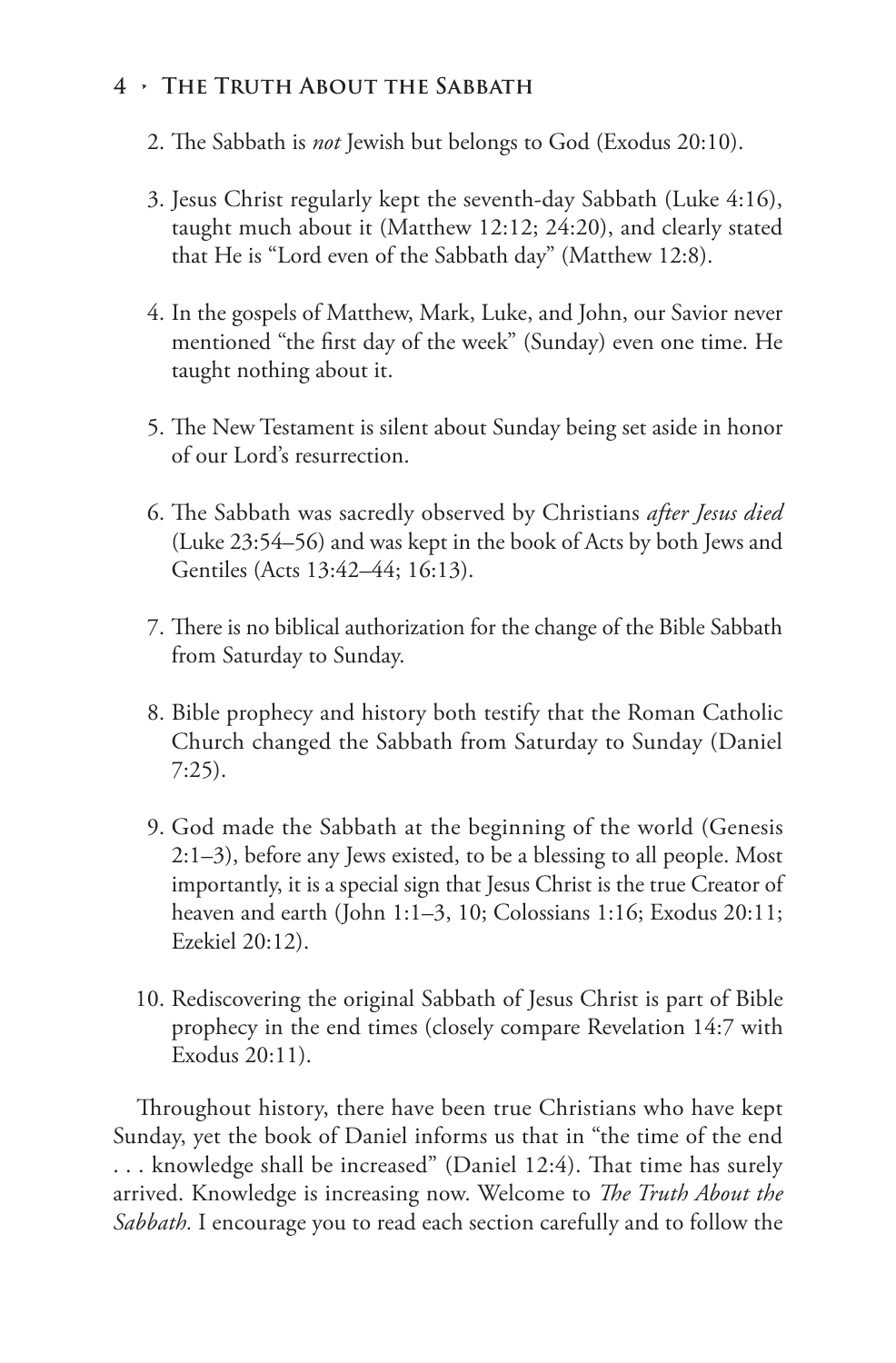#### **The Truth About the Sabbath • 5**

example of the noble Bereans who "received the word with all readiness of mind, and searched the Scriptures daily, whether those things were so" (Acts 17:11).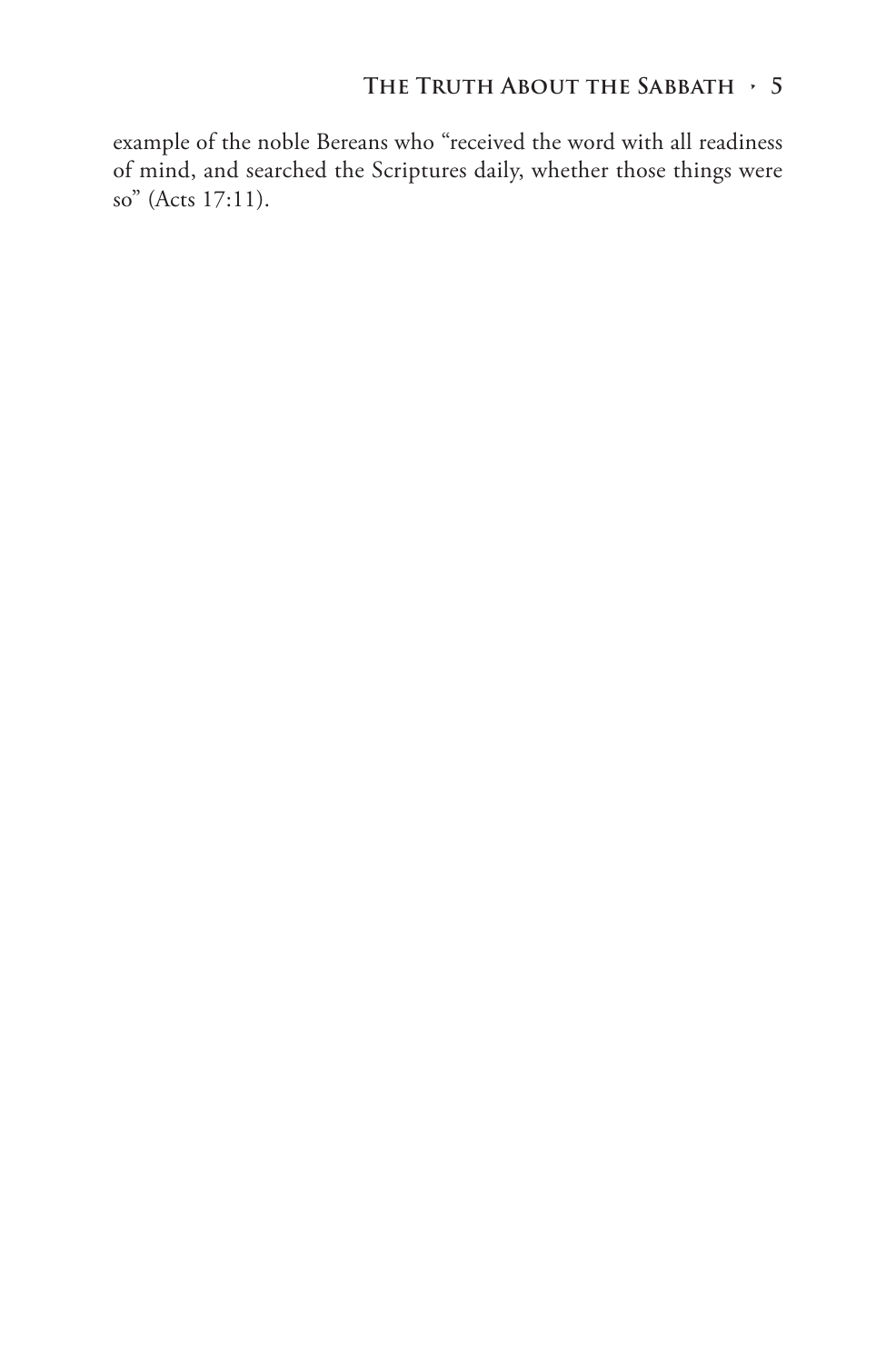### **Sabbath Basics**

**The Sabbath originated at the creation of the world:** Genesis 1 and 2 reveal that God made our world in six days, "And on the seventh day God ended His work which He had done, and He rested on the seventh day from all His work which He had done. Then God blessed the seventh day and sanctified it, because in it He rested from all His work which God had created and made" (Genesis 2:1-3, NKJV). Thus, God rested upon, blessed, and sanctified "the seventh day" of the week as a memorial of His wonderful creative work. He didn't rest upon the seventh day because He was tired or weary, but as an example for man whom He had just created in His own image. The Bible states that God "sanctified" "the seventh day," which means He "set it apart" for holy use. Adam and Eve were created on the sixth day (Genesis 1:26–27), and thus the seventh day would have been their first, full day of being alive in the Garden of Eden. What a joyful day it was! Their first day was to be a day of grateful rest, so that they could meditate on the love and goodness of their Creator who had just formed them, apart from their own works. Thus, the Sabbath day, from its very inception, points to rest, not works.

**The fourth commandment (Exodus 20:8–11):** After the fall of man, God wrote the Ten Commandments with His own finger on two tables of stone (see Exodus 31:18). The Ten Commandments reveal "His will" (see Romans 2:18) for every descendant of Adam and Eve. The fourth commandment states:

Remember the Sabbath day, to keep it holy. Six days you shall labor and do all your work, but the seventh day is the Sabbath of the LORD your God. In it you shall do no work: you, nor your son, nor your daughter, nor your male servant, nor your female servant, nor your cattle, nor your stranger who is within your gates. For in six days the LORD made the heavens and the earth, the sea, and all that is in them, and rested the seventh day. Therefore the LORD blessed the Sabbath day and hallowed it. (Exodus 20:8–11, NKJV)

Of all the Ten Commandments, the fourth is the only one that starts with the word "Remember." Because of the supreme importance of remembering our roots (that we didn't evolve, but were created "in the image of